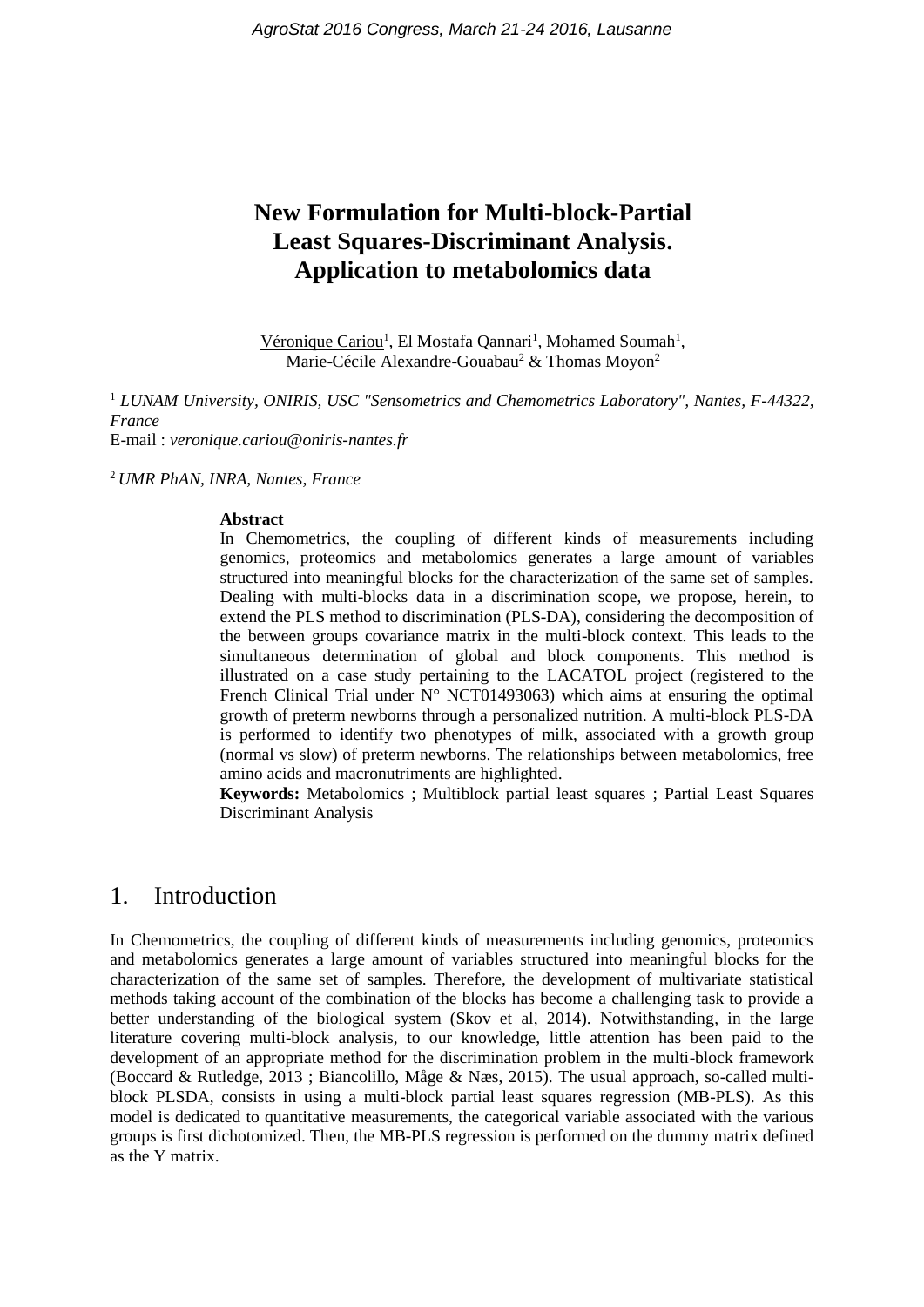We propose, herein, to extend a more natural PLS method for discrimination (PLS-DA), considering the decomposition of the between groups covariance matrix. The aim of this work is to extend the PLS-DA approach proposed both by Barker and Rayens (2003) and Nocairi & al. (2005) to the multiblock framework. Such an approach makes it possible to extract simultaneously block components and global components. From a user point of view, it provides graphical tools making it possible to check the discrimination ratio associated to the various blocks for a better interpretation.

### 2. New formulation of Multi-block PLS-DA

#### **2.1 Recall of PLS-DA**

Let us recall the formulation of PLS-DA proposed by Nocairi  $\&$  al. (2005) and Barker and Rayens (2003). Let us define X the data matrix composed of  $n$  objects depicted by  $p$  continuous variables and one categorical variable, denoted C, whose q categories correspond to the various groups. We consider the binary matrix Y which corresponds to the dichotomization of the categorical variable  $C$ . PLS-DA consists in determining a latent variable  $t$  which is a linear combination of the  $X$  variables, such that:

max  $var(P_v t)$  with  $t = Xu$ 

Where  $P_y$  is the projector associated to  $Y: P_y = Y(Y^T Y)^{-1} Y^T$ .

This leads to the maximization of the following criterion:

$$
\max \frac{1}{n} u^T X^T Y (Y^T Y)^{-1} Y^T X u
$$

This new formulation provides a clear interpretation of the first PLS-DA component as the first principal component of the between groups covariance matrix:  $\frac{1}{n}X^TY(Y^TY)^{-1}Y^TX$ . The successive latent components are determined as in PLS regression analysis by deflating the  $X$  matrix on the basis of the latent components already obtained at the previous steps.

#### **2.2 Extension of PLS-DA in a multi-block framework**

Consider a set of quantitative variables measured on the same objects and structured into  $K$ meaningful blocks  $(X_k)(k = 1, ..., K)$ , where  $X_k$  corresponds to the k<sup>th</sup> matrix composed of  $p_k$ variables. As in standard PLS-DA, we also consider a categorical variable  $C$  having q categories. A global latent component  $t$  is determined so that it maximizes the between groups variance. Since the set of variables are structured into blocks, local latent components (also called block components) associated to the various blocks are computed such that:  $t$  is a linear combination of these latter ones and each block component is a linear combination of the variables belonging to its block.

First, a global component  $t_1$  is determined so that the between groups variance,  $var(P_Y t_1)$ , is maximized. Let us define by  $t_1^{(k)}$  the block component associated to the block  $X_k$ :  $t_1^{(k)}$  =  $X_k w_1^{(k)}$  with  $\|w_1^{(k)}\| = 1, \quad k = 1:K.$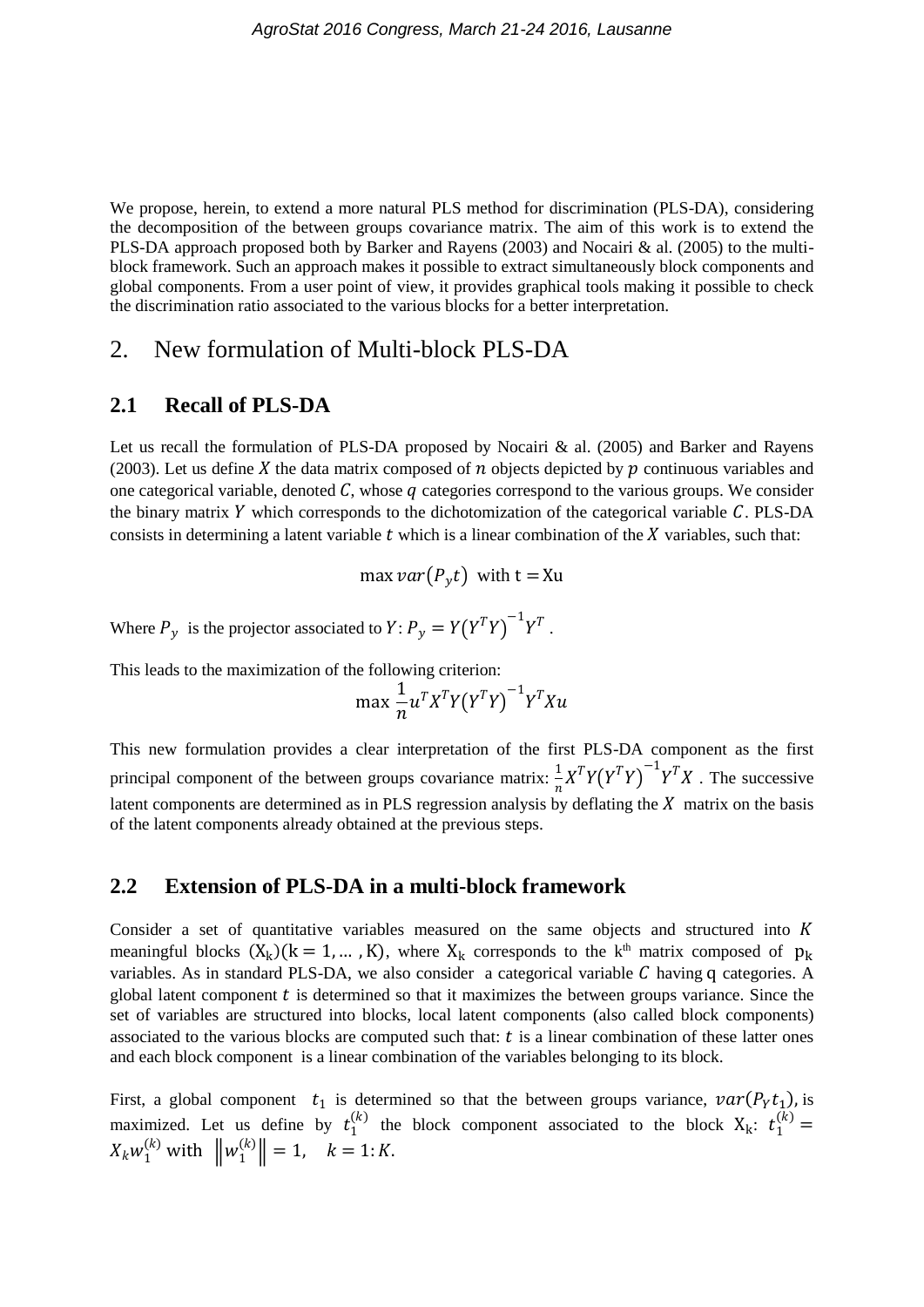Moreover, the global component  $t_1$  is a linear combination of the block components:  $t_1$  =  $\sum_{k=1}^{K} a_{1k} t_1^0$  $_{k=1}^{K} a_{1k} t_1^{(k)}$ , where  $a_1$  is of length 1.

Since  $P_Y$  is symmetric and idempotent, the criterion can be rewritten:  $cov(P_Y t_1, t_1)$ , which in turn leads to:

$$
\sum_{k=1}^{K} a_{1k} cov(P_Y t_1, t_1^{(k)}) = \frac{1}{n} \sum_{k=1}^{K} a_{1k} w_1^{(k)}^{\mathrm{T}} X_k^{\mathrm{T}} P_Y t_1
$$

For a global component  $t_1$  being fixed, the vector of loadings  $w_1^{(k)} = (w_{11}^{(k)}, w_{1j}^{(k)}, ..., w_{1p_j}^{(k)})^T$  is determined by the following equation:

$$
w_1^{(k)} = \frac{x_k^{\mathrm{T}} p_Y t_1}{\|x_k^{\mathrm{T}} p_Y t_1\|}
$$

T  $P_Yt_1$ 

.

Having set  $w_1^{(k)}$ , k=1, ..., K, the vector  $a_1$  is updated with:  $a_{1k} = \frac{w_1^{(k)}x_k^{(k)}}{\sqrt{1-x_k}}$  $\left[\sum_{k=1}^{K} (t_1^T P_Y X_k w_1^{(k)})\right]^2$ 

Finally, the global component is updated:  $t_1 = \sum_{k=1}^{K} a_{1k} t_1^{\mathfrak{l}}$  $_{k=1}^{K}a_{1k}t_{1}^{(k)}$ .

The algorithm is depicted below: a) initialization of  $t$ 

a) intuansation of 
$$
t_1
$$
  
\nb) 
$$
w_1^{(k)} = \frac{x_k^T p_Y t_1}{\|x_k^T p_Y t_1\|}
$$
\nc) 
$$
a_{1k} = \frac{w_1^{(k)^T} x_k^T p_Y t_1}{\sqrt{\sum_{k=1}^K (t_1^T P_Y x_k w_1^{(k)})^2}}
$$
\nd)  $t_1 = \sum_{k=1}^K a_{1k} t_1^{(k)}$ 

e) update of the criterion:  $var(P_Yt_1)$ ,

Steps (b) to (e) are iterated until a negligible variation of the criterion is observed between two iterations. The subsequent components are determined in the same way after a deflation step.

## 3. Application to metabolomics

This method is illustrated on a case study pertaining to the LACATOL project (registered to the French Clinical Trial under N° NCT01493063) which aims at ensuring the optimal growth of preterm newborns through a personalized nutrition under the concept of "nutritional footprint" developed by Barker (2004). Specifically, it aims at a better understanding of the impact of perinatal nutrition on the growth of premature babies. The analysis of the composition of breast milk data (Metabolomics, free amino acids, macronutrients) has been performed on a sample of 18 pre-term newborns (gestational ages before 34 weeks of amenorrhea) characterized by an optimal growth (n1=9 newborns) and suboptimal  $(n2=9)$  newborns). These two groups have been defined on the basis of the difference between the newborn weight, on their return home, and their expected weight obtained by the intrauterine weight growth curve (Olsen et al, 2010).